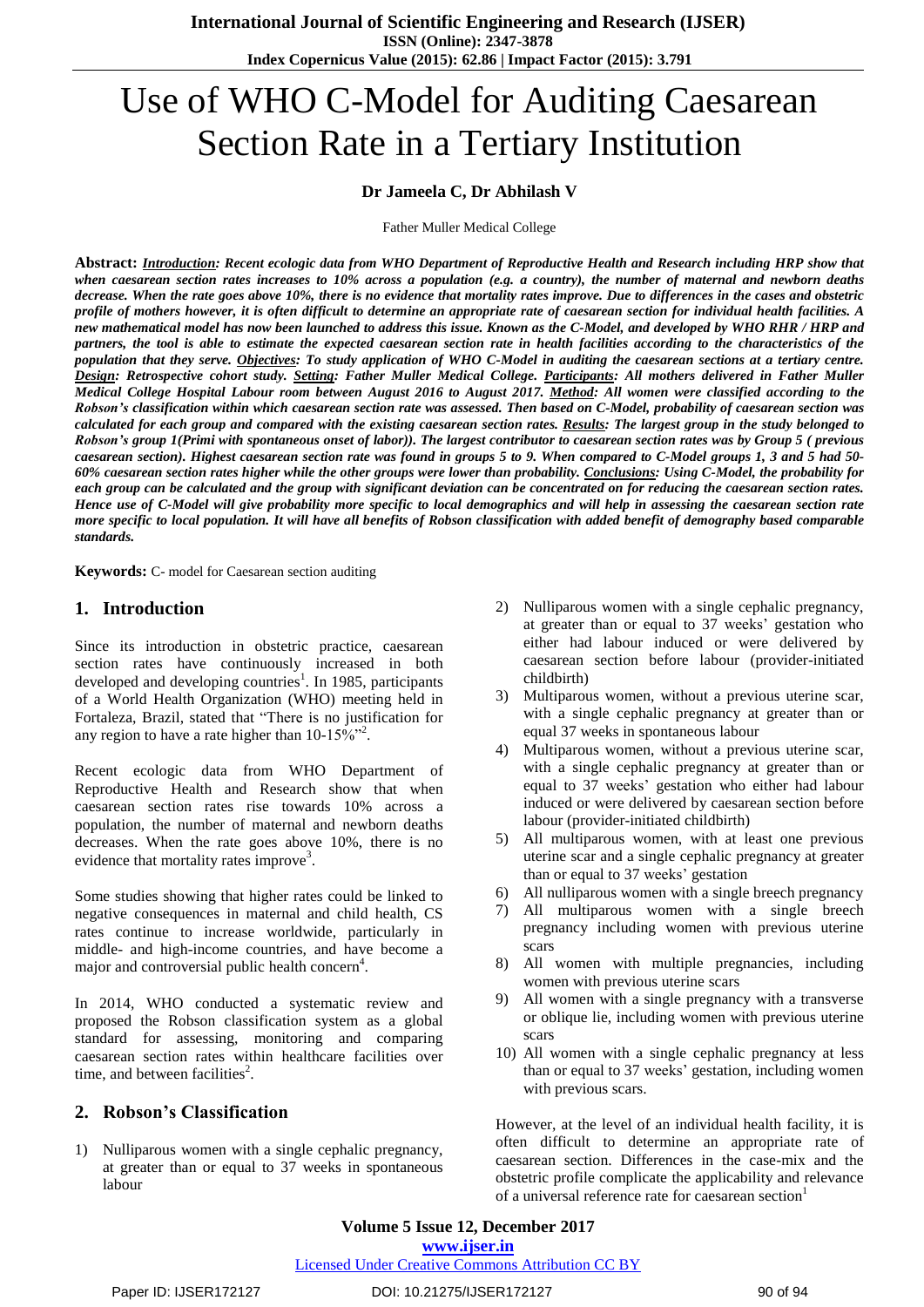A new mathematical model has now been launched to address this issue. Known as the C-Model, and developed by WHO RHR / HRP and partners, the tool is able to estimate the expected caesarean section rate in health facilities according to the characteristics of the population that they serve (obstetric case-mix)<sup>1</sup>.

The tool works as a calculator which can help obstetric teams, health system managers, health facilities, researchers and governments to produce a customized reference for the rate of caesarean sections. This data can therefore help people worldwide working across sectors to assess the use and / or overuse of caesarean sections in specific contexts<sup>1</sup>.

Although there is a global trend towards increased rates of CS, under-use of this intervention remains an issue in many countries, particularly among underprivileged populations. The C-Model is a tool designed to guide obstetric teams, health managers, and other stakeholders in the complex task of optimising the use of CS. Through a customised estimate of CS rates, the C-Model may provide a locally relevant reference of what would be an optimal  $CS$  rate<sup>1</sup>.

Relative Size of Robson Group:

# **3. Objectives**

To use WHO C-Model to obtain expected caesarean section at a tertiary center and audit the caesarean sections based on C-model.

# **4. Design**

It's a Retrospective cohort study done in Father Muller Medical College between August 2016 and August 2017. All mothers who delivered during above mentioned period in labour room were considered.

# **5. Method**

Study was done based on maternal characteristics and demographics as documented in labour room register. All women were classified according to the Robson's classification based on maternal characteristics. Then based on C-Model, probability of caesarean section was calculated for each group. Then existing caesarean section rate was calculated and compared with those obtained from C-Model.

**Robson Group Total Cases Jan-Mar April-Jun July-Sept Oct-Dec** 1 1 856 204 234 204 214 2 120 120 129 129 126 3 804 228 198 177 201 4 520 135 132 123 130 5 660 135 177 183 165 6 48 18 12 6 12 7 36 12 6 12 6 8 36 12 9 6 9 9 24 9 3 6 6 10 10 316 57 69 111 79

RELATIVE SIZE OF ROBSON GROUP



**Volume 5 Issue 12, December 2017 <www.ijser.in>** [Licensed Under Creative Commons Attribution CC BY](http://creativecommons.org/licenses/by/4.0/)

Paper ID: IJSER172127 DOI: 10.21275/IJSER172127 91 of 94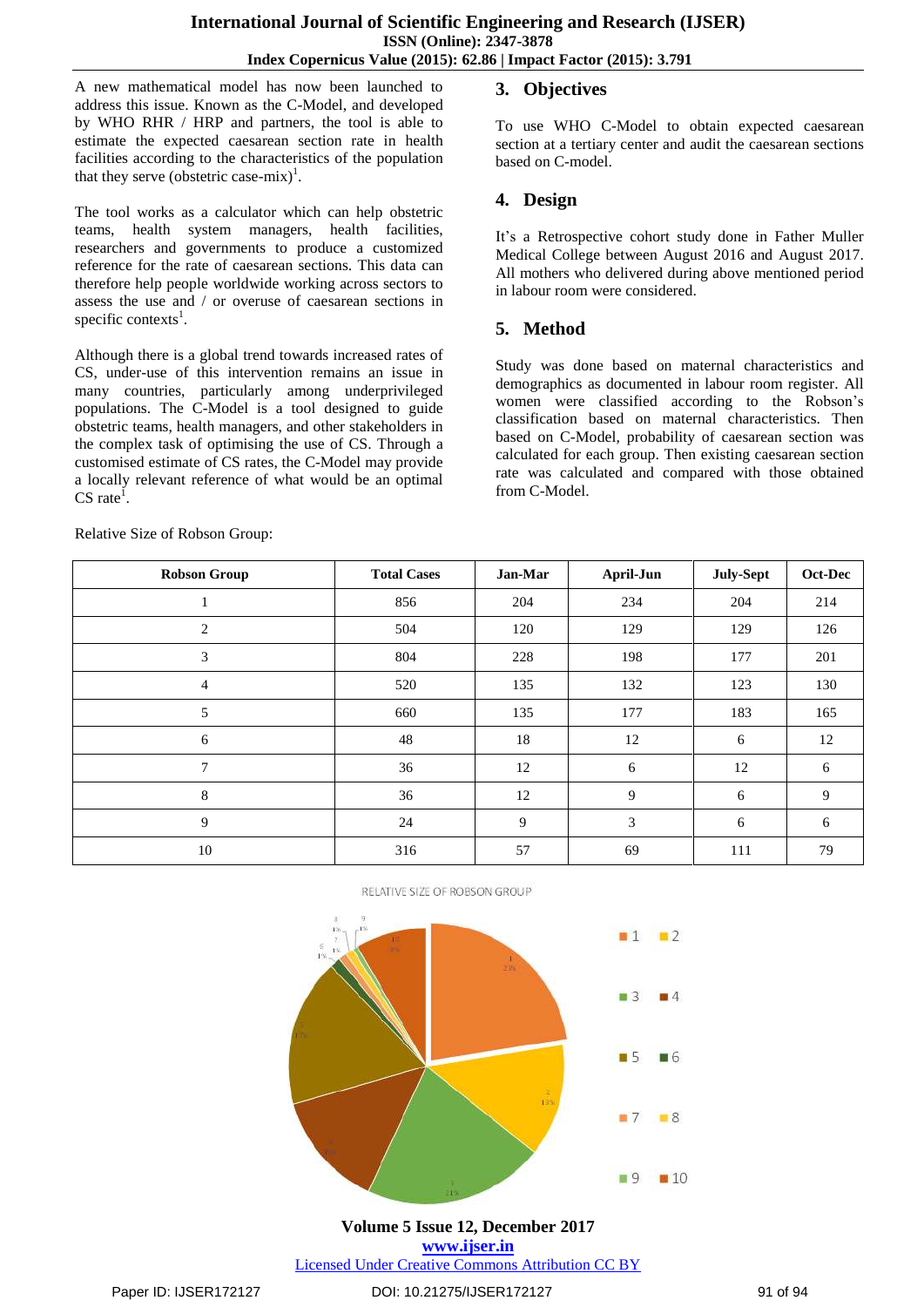Contribution to C-Section:

| <b>Robson Group</b> | Jan-Mar | <b>April-June</b> | July-Sept      | Oct-Dec | <b>Total</b> |
|---------------------|---------|-------------------|----------------|---------|--------------|
|                     | 37      | 27                | 42             | 58      | 164          |
| $\overline{c}$      | 48      | 39                | 45             | 60      | 192          |
| 3                   | 15      | 9                 | $\overline{9}$ | 11      | 44           |
| 4                   | 15      | 15                | 18             | 16      | 64           |
| 5                   | 134     | 175               | 180            | 147     | 636          |
| 6                   | 18      | 12                | 6              | 12      | 48           |
| 7                   | 9       | 6                 | 12             | 9       | 36           |
| 8                   | 6       | 6                 | 6              | 6       | 24           |
| 9                   | 9       | 3                 | 6              | 6       | 24           |
| 10                  | 24      | 12                | 21             | 19      | 76           |

RELATIVE CONTRIBUTION TO C-SECTION RATE





**Volume 5 Issue 12, December 2017 <www.ijser.in>** [Licensed Under Creative Commons Attribution CC BY](http://creativecommons.org/licenses/by/4.0/)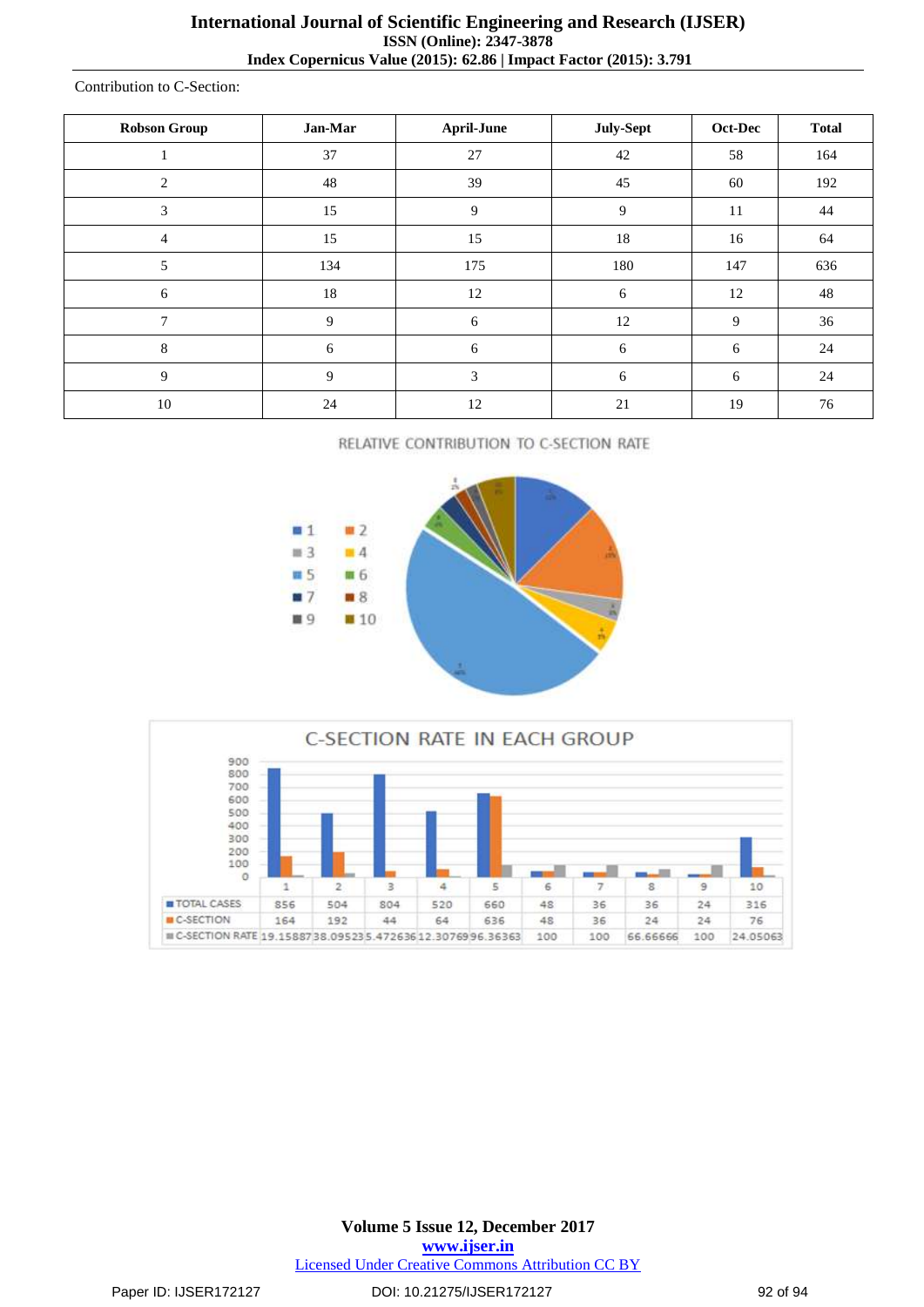#### Comparison with International Standards

| <b>ROBSON'S</b> |      | RELATIVE SIZE IN STUDY RELATIVE SIZE IN WHO<br><b>STUDY</b> | <b>CONTRIBUTION TO C- CONTIBUTION TO C</b> | SECTION RATE IN STUDY SECTION IN WHO STUDY |
|-----------------|------|-------------------------------------------------------------|--------------------------------------------|--------------------------------------------|
|                 | 22.5 | 29.3                                                        | 12                                         | 15.6                                       |
| Þ.              | 13.2 | 8.8                                                         | 15                                         | 18.9                                       |
| 8               | 21.1 | 40.1                                                        | $\overline{\mathbf{3}}$                    | 6.4                                        |
|                 | 13.7 | 6.4                                                         | 5                                          | 8.1                                        |
| ы               | 17.3 | 7.2                                                         | 48                                         | 28.6                                       |
| 6               | 1.2  | 1.2                                                         | $\overline{4}$                             | 4.8                                        |
|                 | 0.94 | 1.5                                                         | $\overline{\mathbf{3}}$                    | 5.9                                        |
|                 | 0.94 | 0.9                                                         | $\overline{2}$                             | 2.7                                        |
| 9               | 0.63 | 0.4                                                         | $\overline{2}$                             | 1.6                                        |
| 10              | 8.3  | 4.2                                                         | 6                                          | 5.4                                        |

#### Calculations

For each group probability of C-Section calculated using C-Model developed by WHO and results are compared with that of existing C-section rate in each group.

Calculate Logit, using the relevant coefficients for each model, as follows:

Calculate the probability of caesarean section

 $\text{ProbCS} = e^{\text{Logit}}/(1 + e^{\text{Logit}})$ 

e-calculator by WHO was used to calculate the probability.

(link: [https://cmodel.fmrp.usp.br](https://cmodel.fmrp.usp.br/) or [http://www.who.int/reproductivehealth/publications/mater](http://www.who.int/reproductivehealth/publications/maternal_perinatal_health/c-model/en/) [nal\\_perinatal\\_health/c-model/en/](http://www.who.int/reproductivehealth/publications/maternal_perinatal_health/c-model/en/) )

 $\text{Logit} = \beta + (x_1 \beta_1) + (x_2 \beta_2) + \ldots + (x_i \beta_i)$ 



COMPARING EXISTING C SECTION RATE AND ACCORDING TO C MODEL

## **6. Results**

Robson group 1 was largest cohort in the study. Robson group 5 was largest contributor to c section rate followed by group 2, group 1 and group 10. Within the cohort, c section was high in group 5, followed by group 2, 10 and 1(ignoring group 6-9 since sample size is very small).

Overall c section rate is slightly higher than expected (34% vs 27%). Group 2 has similar c section rate as obtained by c model and group 10 has slightly higher rate. Group 1,3 and 5 has higher c section rates as per c model and requires interventions or further study.

## **Volume 5 Issue 12, December 2017 <www.ijser.in>** [Licensed Under Creative Commons Attribution CC BY](http://creativecommons.org/licenses/by/4.0/)

34.38

OVERALL